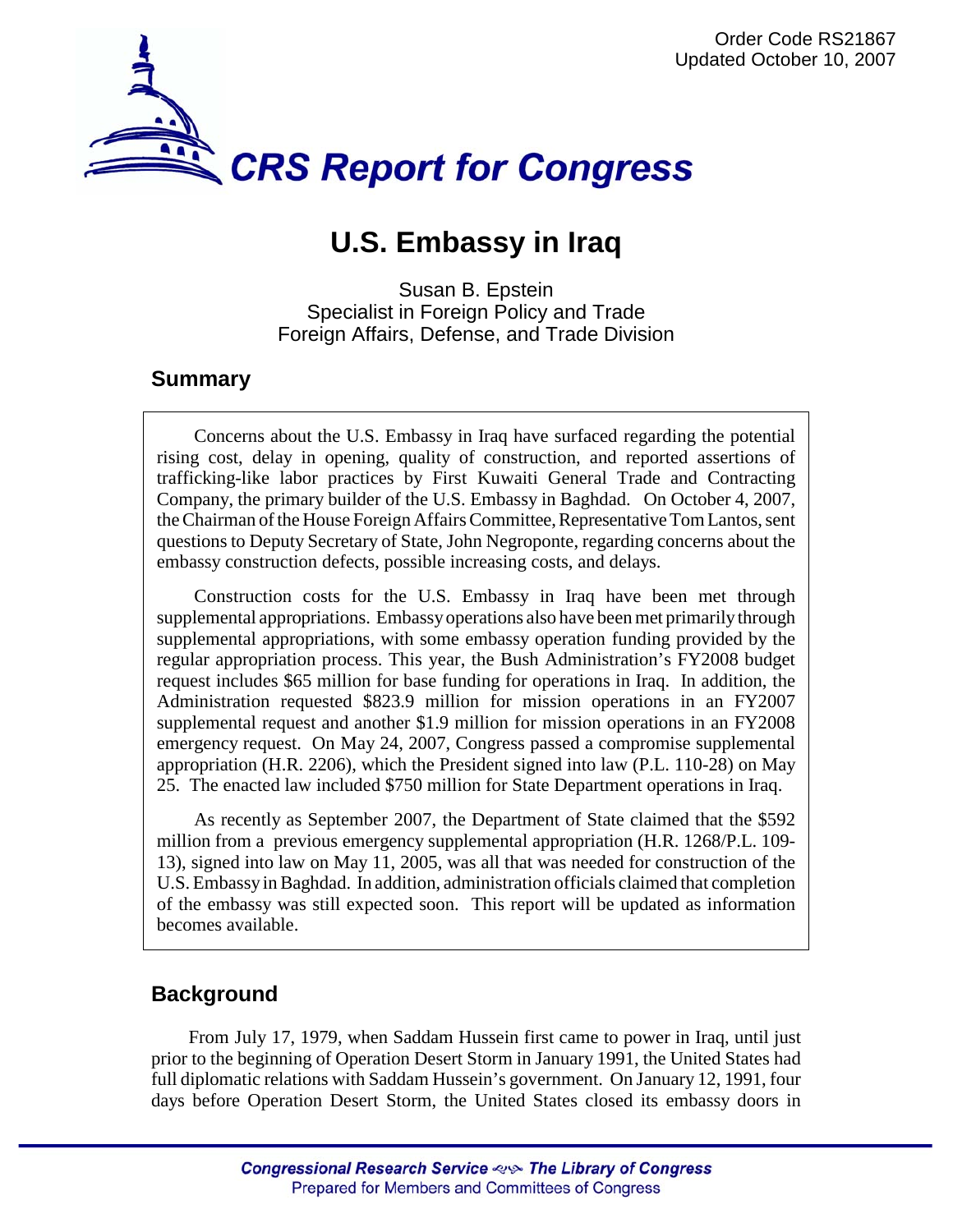Baghdad. At the time of its closing, the U.S. Embassy in Baghdad maintained a staff of approximately 50 and an annual budget of \$3.5 million. From 1991 until 2004, the United States did not have diplomatic relations with Iraq.

With Saddam Hussein removed from power and the United States and its partners militarily occupying the country, the Bush Administration handed over government selfrule to the Iraqis on June 28, 2004. Part of the transition toward self-rule for Iraq is also a transition for the United States from being a military occupier to reestablishing normal diplomatic ties with an independent Iraq.

#### **Organizational Structure**

The U.S. Ambassador to Iraq (currently Ambassador Ryan Crocker) has full authority for the American presence in Iraq with two exceptions: 1 — military and security matters which are under the authority of General Patraeus, the U.S. Commander of the Multinational Force-Iraq (MNF-I), and 2 — staff working for international organizations. In areas where diplomacy, military, and/or security activities overlap, the Ambassador and the U.S. Commander cooperate to provide co-equal authority regarding what is best for America and its interests in Iraq.

The U.S. Embassy in Baghdad is among the largest American embassies in both staff size and budget. According to the State Department, the U.S. Mission in Baghdad is staffed with about 1,000 Americans representing various U.S. government agencies and between 200 and 300 direct hires and locally engaged staff (LES, formerly referred to as foreign service nationals, or FSN). As Secretary Rice stated in a January 11, 2007, House Foreign Affairs hearing, "I think it's perfectly logical that we will want to have a large diplomatic presence, a large aid presence, a large presence to engage the Iraqi people in one of the most important countries in one of the world's most important regions, and that's the reason for the large embassy there."

Americans representing about 12 government agencies are providing the face of America in the embassy and regional offices in Iraq. The agencies include the Departments of State (DOS), Defense (DOD), Agriculture (USDA), Commerce (DoC), Homeland Security (DHS), Health and Human Services (HHS), Justice (DoJ), Labor (DoL), Transportation (DoT), Treasury, and the Agency for International Development (USAID). Agencies that did not recommend staff for an Iraq presence include Departments of Energy, the Interior, and Veterans Affairs, as well as NASA, Peace Corps, Secret Service, and Social Security.

The United States has a number of experts from the various agencies on the ground in Iraq working as teams (Provincial Reconstruction Teams — PRTs) to determine such needs as security, skills, expenditures, contracting and logistics, communications/ information technology, and real estate. The State Department has established 10 Embedded PRTs (EPRTs, embedded with U.S. military combat brigades) and are expected eventually to have a total of 15. Additionally, the United States has consultants from the agencies working on an ongoing basis with the various Iraqi ministries such as the Iraqi Health Ministry, Education Ministry, Foreign Ministry, and Ministry of Oil to help Iraq gain a strong foothold on democracy and administrative skills.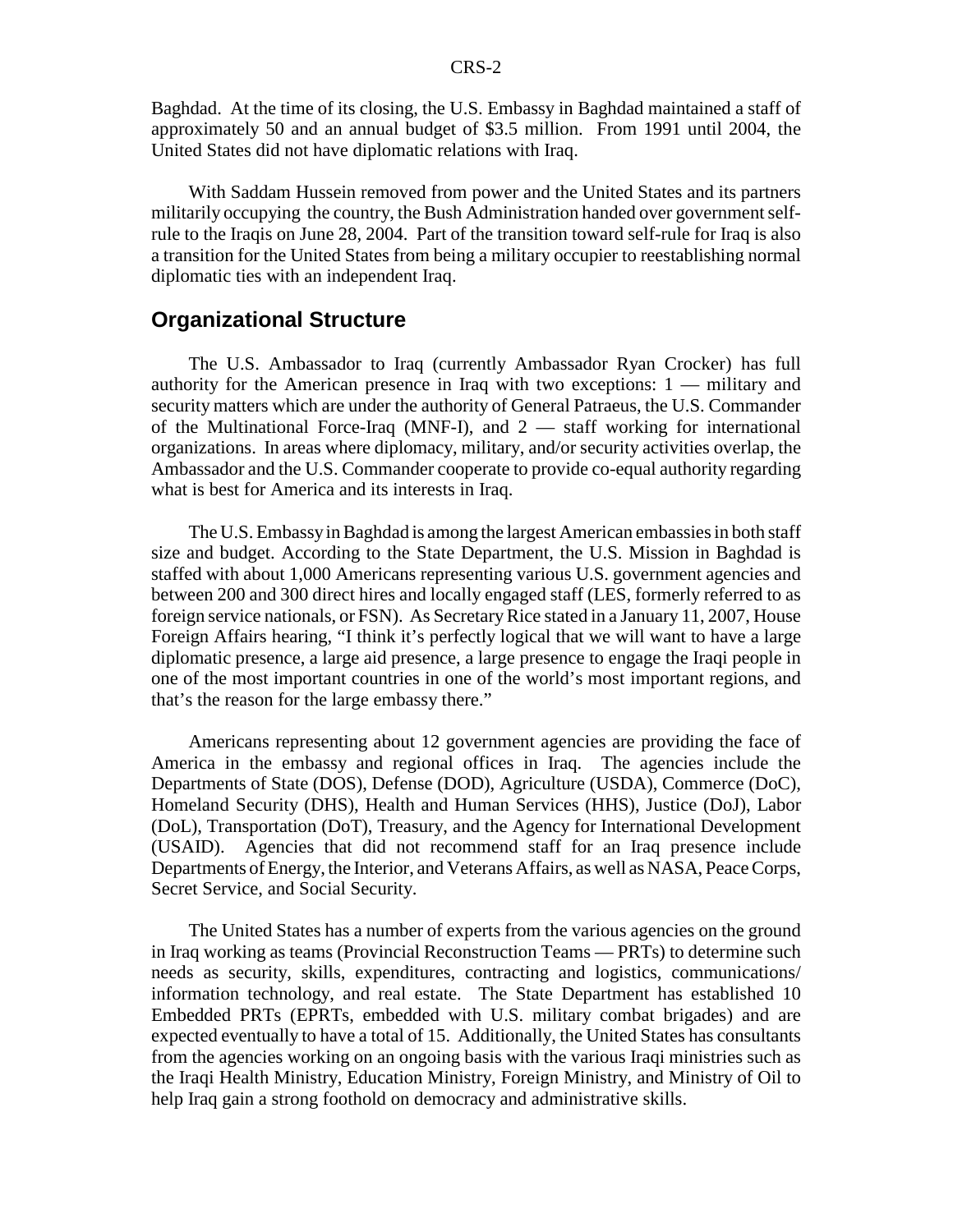In addition to the current level of U.S. personnel in Iraq, the Bush Administration announced its intention to establish a Civilian Reserve Corps of skilled civilians to send overseas. According to Secretary Rice's testimony before the House Foreign Affairs Committee on February 7, 2007, the President's plan includes sending a "surge" of another 350 civilians to Iraq. Secretary Rice went on to say that DOD has agreed to fill many of those positions with military Reservists until the State Department can recruit civilians for the long-term Civilian Response [Reserve] Corps.

#### **Location, Security, and the Role of U.S. Diplomatic Posts in Iraq**

The State Department has been using three sites for embassy-related needs. The sites are the Chancery, formerly a Baathist residence which was later occupied by the U.S. Army; the Annex (the Republican Palace) previously used by the Coalition Provisional Authority (CPA); and the Ambassador's residence, once occupied by Ambassadors Bremer, Negoponte, and Khalilzad. The U.S. government is not paying Iraq for the use of property and buildings, according to the State Department. The Iraqi government has reportedly requested that these facilities be returned to it, with improvements, which State Department officials say will happen when the New Embassy Compound (NEC) is completed in 2007. On October 31, 2004, the United States and Iraqi Ministry of Foreign Affairs signed an agreement on diplomatic and consular property. Among other things, this agreement transferred to the United States title to a site for the new American Embassy compound and future consulate sites in Basra and Mosul. State's Overseas Buildings Operations (OBO) identified a 104-acre site for a NEC on a site adjacent to the Tigris River in the Green Zone. Until September 2007, OBO claimed that the NEC was on schedule to open in late summer, 2007.

First Kuwaiti General Trading and Contracting Company (a Kuwaiti company with ties to Kellogg, Brown, and Root [KBR] in some Defense Department activities) was selected through a competitive bidding process to build the U.S. Embassy in Baghdad, according to State Department officials. Current controversy surrounding construction of the embassy involves news accounts of First Kuwaiti's construction defects, using improper labor practices, and possibly trafficking in people to build the embassy. According to a State Department official, a recent Inspector General report determined that reports of improper labor practices by First Kuwaiti are unfounded.<sup>1</sup>

Regional teams are located in Mosul, Kirkuk, Basrah, and Hillah; each consists of limited staff representing DOS, as well as other agencies and contractors in designated locations. Altogether, about 46 people are spread among the regional offices. Each regional team's mission is primarily advising and coordinating with local officials and interacting with citizens to better understand the attitudes of the Iraqi people toward America. Both in Baghdad and in the regional offices, American Foreign Service Officers are conducting public diplomacy — promoting American values and policies in Iraq.

Beyond the official consulate posts in Iraq, the Department of State has Foreign Service Officers embedded in major U.S. military commands located outside of Baghdad. DOS and DOD civilian employees also are at these locations. The State Department

<sup>&</sup>lt;sup>1</sup> Telephone conversation with a State Department official in the Office of Acquisition Management, July 12, 2007.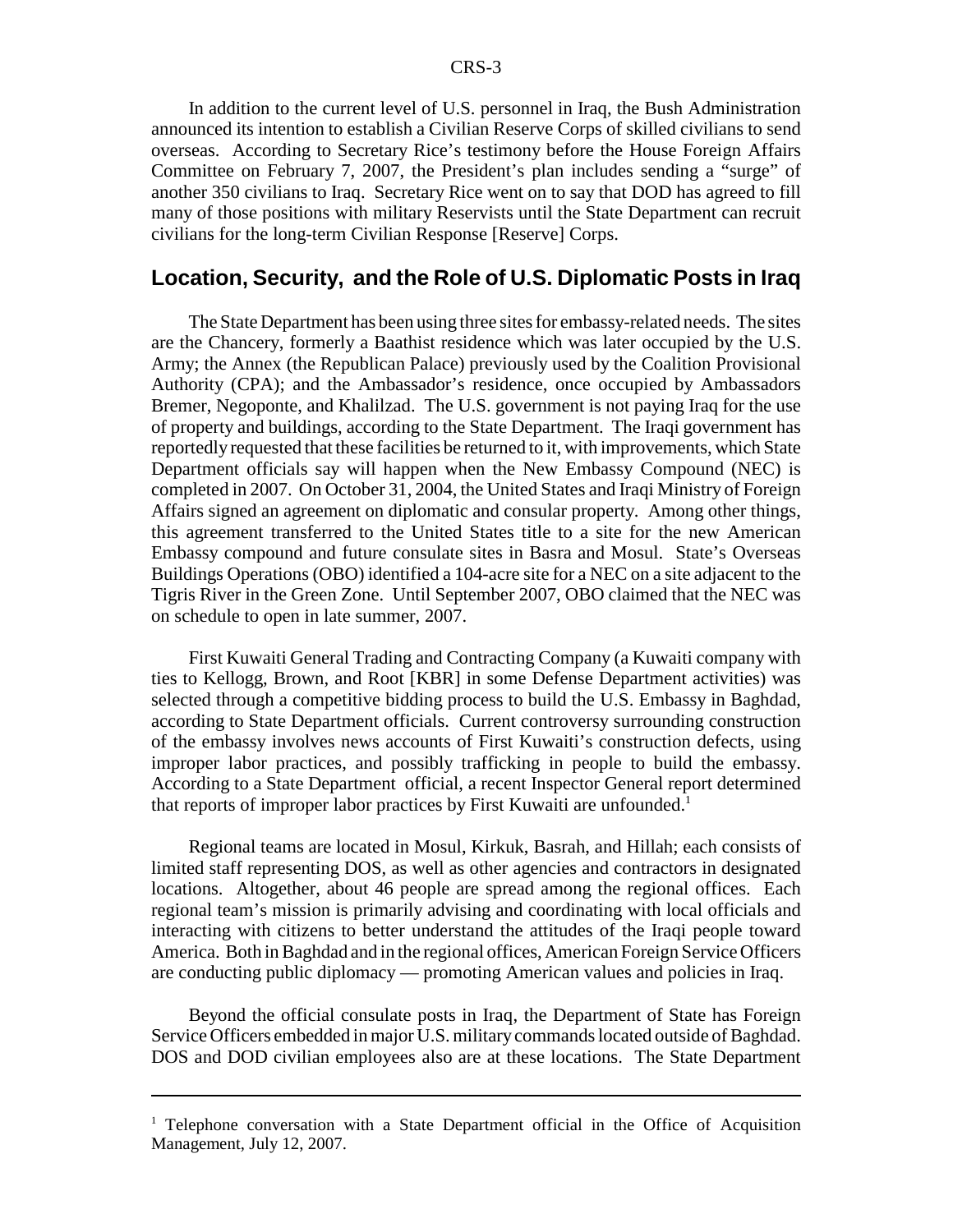reportedly plans to have a total of 50 personnel in the Iraq provinces, including diplomatic security personnel.

Security is key to establishing diplomatic relations. The current facilities used by DOS in Baghdad have been subject to attacks, some of which have injured and killed Americans. According to the Department of State, Diplomatic Security (DS) is responsible for embassy security. Overall security in the country, however, continues to be the responsibility of the commander of the multinational forces; DOD and contractors play a major role in attaining a secure atmosphere. Regarding funding of security activities, the Administration has determined that security for the embassy will come from a combination of DOD's budget, as well as State's Diplomatic Security funds.

### **Funding**

For embassy construction: As recently as September 2007, Department of State officials continued to say that the funding is sufficient and the NEC is on track to being completed soon.<sup>2</sup> Reportedly, however, State Department documents indicate that the cost could increase by as much as \$144 million and completion could be many months behind schedule.<sup>3</sup> Earlier, Congress had authorized \$20 million (P.L. 108-287) for housing and other expenses incurred prior to construction of the new compound in Baghdad and \$592 million (P.L. 109-13) for construction of the NEC on the 104-acre site.

For U.S. operations in Iraq: The FY2008 budget request includes \$65 million for regular funding for operations in Iraq. In addition, the Bush Administration requested \$823.9 million in its FY2007 supplemental request for operations in Iraq and in the FY2008 emergency request the Administration is seeking an additional \$1.9 billion for operations in Iraq. If Congress were to approve all three requests, it would provide a total of about \$2.8 billion for U.S. State Department operations in Iraq within a year.

Congress passed its FY2007 supplemental appropriation (H.R. 2206) with \$750 million for State Department operations in Iraq, \$73.9 million less than requested. The funding is for mission security, logistics support, overhead security (reinforcing roofs and ceilings to protect against bombs), and information technology. Congress has not yet considered the FY2008 supplemental request. Some funding for State Department operations in Iraq also is included in the State, Foreign Operations Appropriation for FY2008 (H.R. 2764, H.Rept. 110-197, S.Rept. 110-128).

#### **Congressional Responsibilities**

While conducting foreign policy is the constitutional prerogative of the President, Congress maintains three important responsibilities with respect to U.S. foreign policy: (1) confirmation of political appointees (held by the Senate), (2) appropriations, and (3)

 $2^2$  Telephone conversation with a government official at Department of State's Overseas Building Operations Bureau, September 27, 2007.

<sup>3</sup> CNN.com, "Huge U.S. Embassy compound delayed," October 5, 2007, [http://www.cnn.com/2007/WORLD/meast/10/05/iraq.embassy.ap/index.html] and *Washington Post,* "Iraq Embassy Cost Rises \$144 Million Amid Project Delays," by Glenn Kessler, October 7, 2007, p. A01.